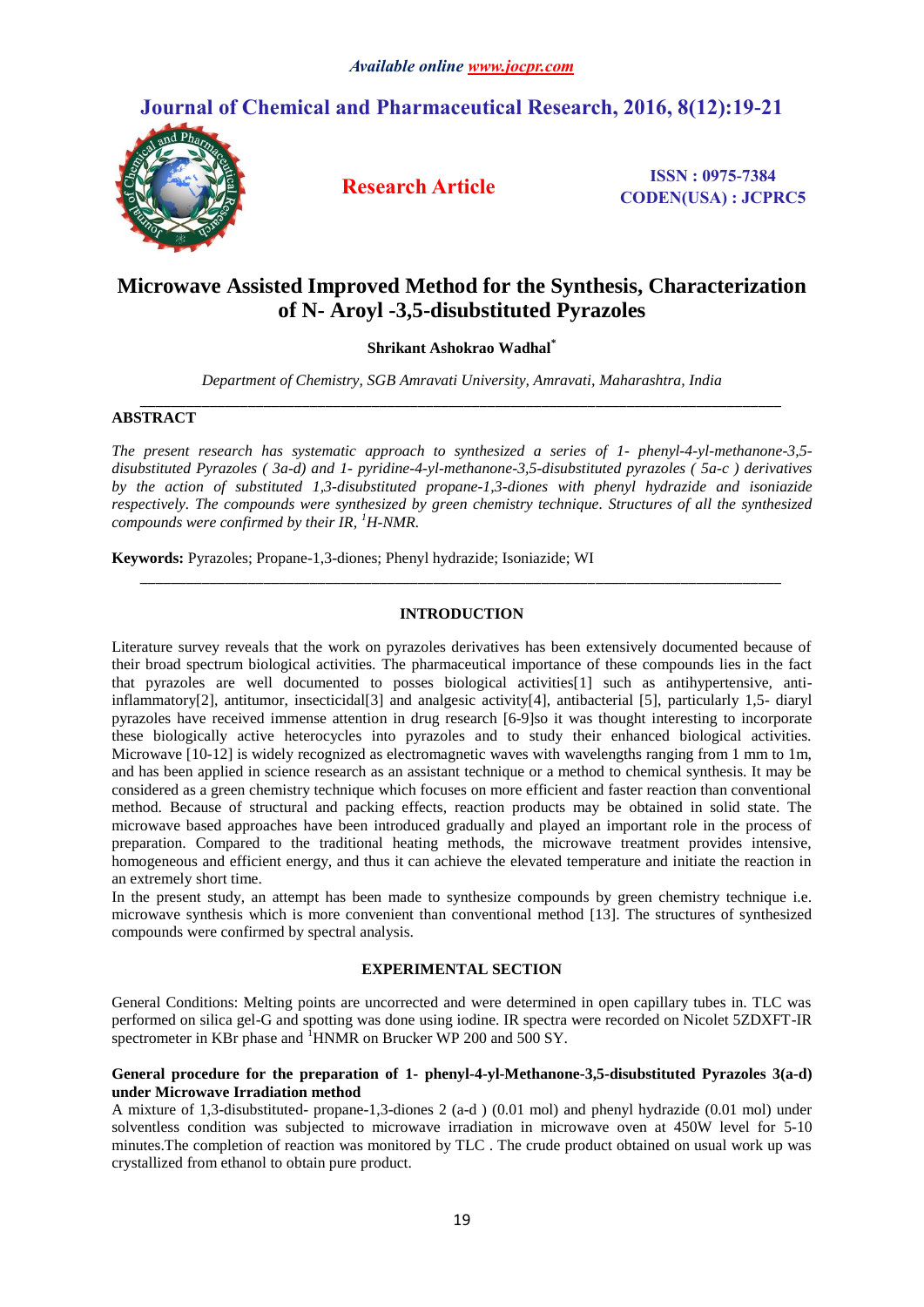3a: IR (KBr):3760 cm<sup>-1</sup> (-OH), 1635 cm<sup>-1</sup> (C=O); <sup>1</sup>HNMR: $\delta$   $\delta$  2.37(s,3H, CH<sub>3</sub>), 6.80 (1H,H<sub>1</sub> proton of pyrazole),7.15-7.61 (m, 12H, Ar-H), 8.20 (bs ,1H, OH, exchangeable with  $D_2O$ )

 $\_$  , and the contribution of the contribution of  $\mathcal{L}_\mathcal{A}$  , and the contribution of  $\mathcal{L}_\mathcal{A}$ 



**Scheme 1: Synthesis of 1- phenyl-4-yl-Methanone-3,5-disubstituted Pyrazoles General procedure for the preparation of 1- pyridine-4-yl-Methanone-3,5-disubstituted Pyrazoles 5(a-c) under Microwave Irradiation method**

A mixture of 1,3- disubstituted propanedione 4 (a-c) (0.0025 mol) and isoniazide (0.0025 mol) was subjected to microwave irradiation in microwave oven at 450W level for 6 minutes. The completion of reaction was monitored by TLC . The reaction mixture was cooled and transferred to ice-cold water. The crude product obtained was recrystallized from ethanol to get pure compound.

5a: IR (KBr):3779 cm<sup>-1</sup> (-OH), 1612 cm<sup>-1</sup> (C=O); <sup>1</sup>HNMR: $\delta$  2.4 (s,3H, CH<sub>3</sub>), 6.83 (1H,H<sub>1</sub> proton of pyrazole),  $6.92$ -7.95 (m, 12H, Ar-H),  $8.03$  (bs, OH, exchangeable with D<sub>2</sub>O)



**Scheme-2: Synthesis of 1- pyridine-4-yl-Methanone-3,5-disubstituted Pyrazoles**

| Table 1: Physical data of synthesized compounds |                                            |                   |               |                               |
|-------------------------------------------------|--------------------------------------------|-------------------|---------------|-------------------------------|
| S. No                                           | <b>Entry R R1</b>                          | $M P (^{\circ}C)$ | Yield $(\% )$ | Time of<br><b>Irradiation</b> |
| 1                                               | $3a - CH_3 Ph$                             | 145               | 90            | 6                             |
| 2                                               | $3b$ -CH <sub>3</sub> - PhOCH <sub>3</sub> | 150               | 92            | 8                             |
| 3                                               | $3c$ -CH <sub>3</sub> -CH <sub>3</sub>     | 200               | 91            |                               |
| 4                                               | $3d - H - CH_3$                            | 215               | 90            | 5                             |
| 5                                               | 5a -CH <sub>3</sub> Ph                     | 94-96             | 90            | 6                             |
| 6                                               | $5b$ -CH <sub>3</sub> - PhOCH <sub>3</sub> | 150-153           | 91            | 5                             |
| 7                                               | $5c - H - Ph$                              | 160               | 89            |                               |

#### **RESULTS AND DISCUSSION**

Reaction of of 1- phenyl-4-yl-methanone-3,5-disubstituted Pyrazoles ( 3a-d) and 1- pyridine-4-yl-methanone-3,5-disubstituted pyrazoles ( 5a-c ) derivatives by the action of substituted 1,3-disubstituted propane-1,3-diones with phenyl hydrazide and isoniazide respectively . The structures of synthesized compounds were characterized on the basis of its spectral data. Thus, its IR spectrum in KBr, showed a strong peak at 1635 cm<sup>-1</sup> due to C=O